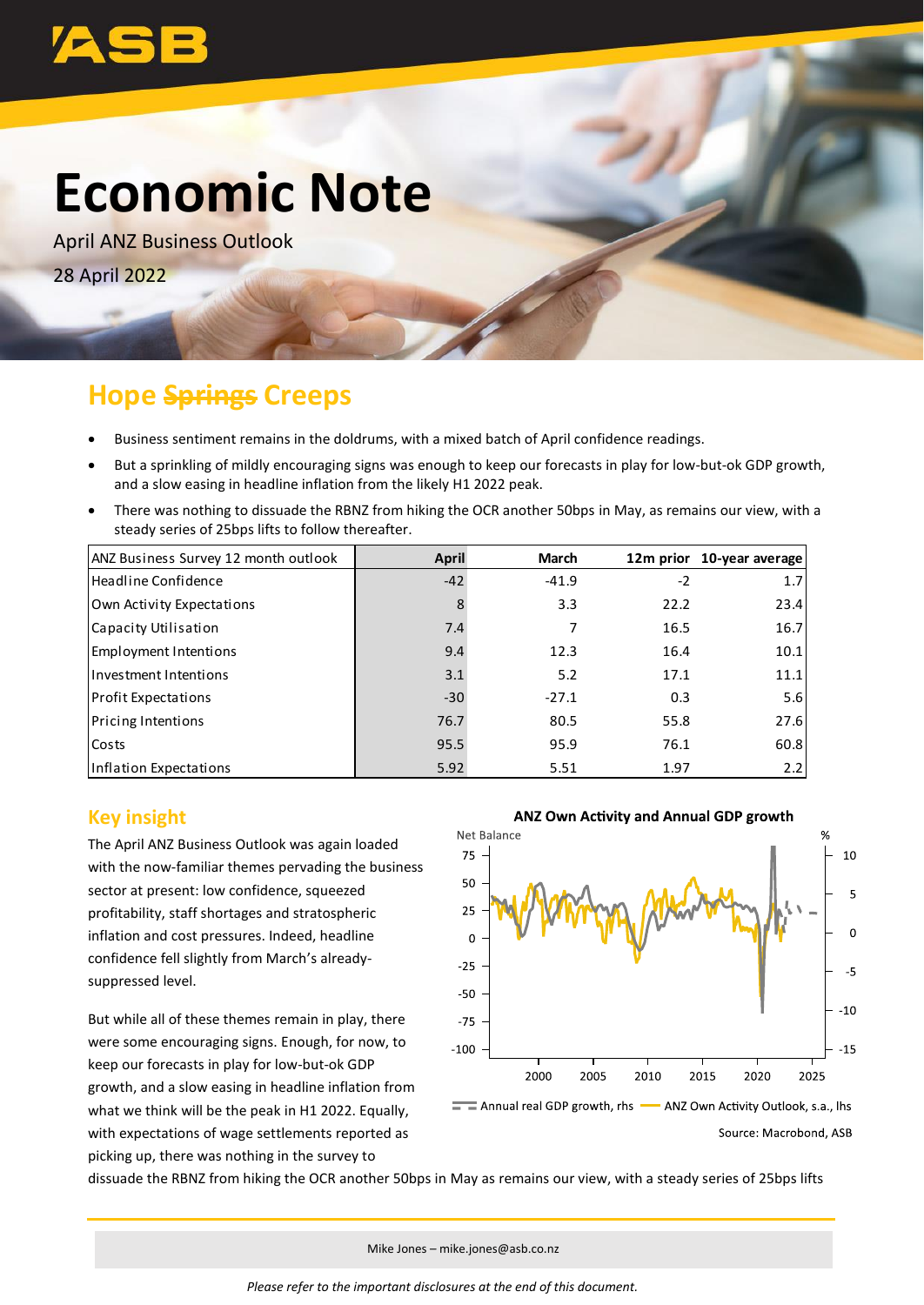to follow thereafter.

#### **Details**

Below we pull out three key features of the April survey.

**First, despite the fall in headline confidence, own activity expectations bounced, as we had been counting on**. The latter index is the better lead on economic activity (see chart above) and the less negative read likely reflects the slow passing of the Omicron wave, and its attendant disruptive impacts. The construction and agriculture sectors drove most of the bounce, but it was encouraging to see the service sector's own activity expectations creep further away from negative (net +10 from +4 last month).

**Second, the other activity metrics were all a bit mixed, suggesting generally cautious business sentiment remains**. Both employment and investment intentions eased up on last month, albeit the former might be related to recruitment fatigue rather than a dropping in genuine employment intentions. Profitability expectations soured even further, understandably, given still outrageously-high cost expectations (a net 96% expecting higher costs). Still, the one that most caught our eye (as with last month) was the further scuttling in residential construction expectations (-37 from -27, chart in appendix). We'd note that commercial construction intentions jumped up



though (0 to +26), potentially pointing to a reallocation of resources within the sector.

**Finally, firms' pricing intentions fell slightly (a net 77% expecting to raise prices from a net 81% in March)**. To be sure, they remain sky-high, and consistent with 7%-odd inflation. But the fact they didn't increase again will provide a modicum of comfort for the RBNZ. All sectors shared in April's small decline. Inflation expectations did rise further to

5.92% but this was to be expected given expectations follow actual inflation reasonably closely.

When we say "modicum" above we mean it. Given still-rampant cost inflation, stretched capacity, and reports from the survey that expected wage settlements over the next 12 months are rising for every sector except construction and services, there is no room for complacency from the RBNZ. We expect another "stitch in time" 50bps lift in the OCR in May and a steady series of 25bps lifts to follow thereafter.



ANZ Business Outlook Survey Pricing Intentions, lhs

Source: Macrobond, ASB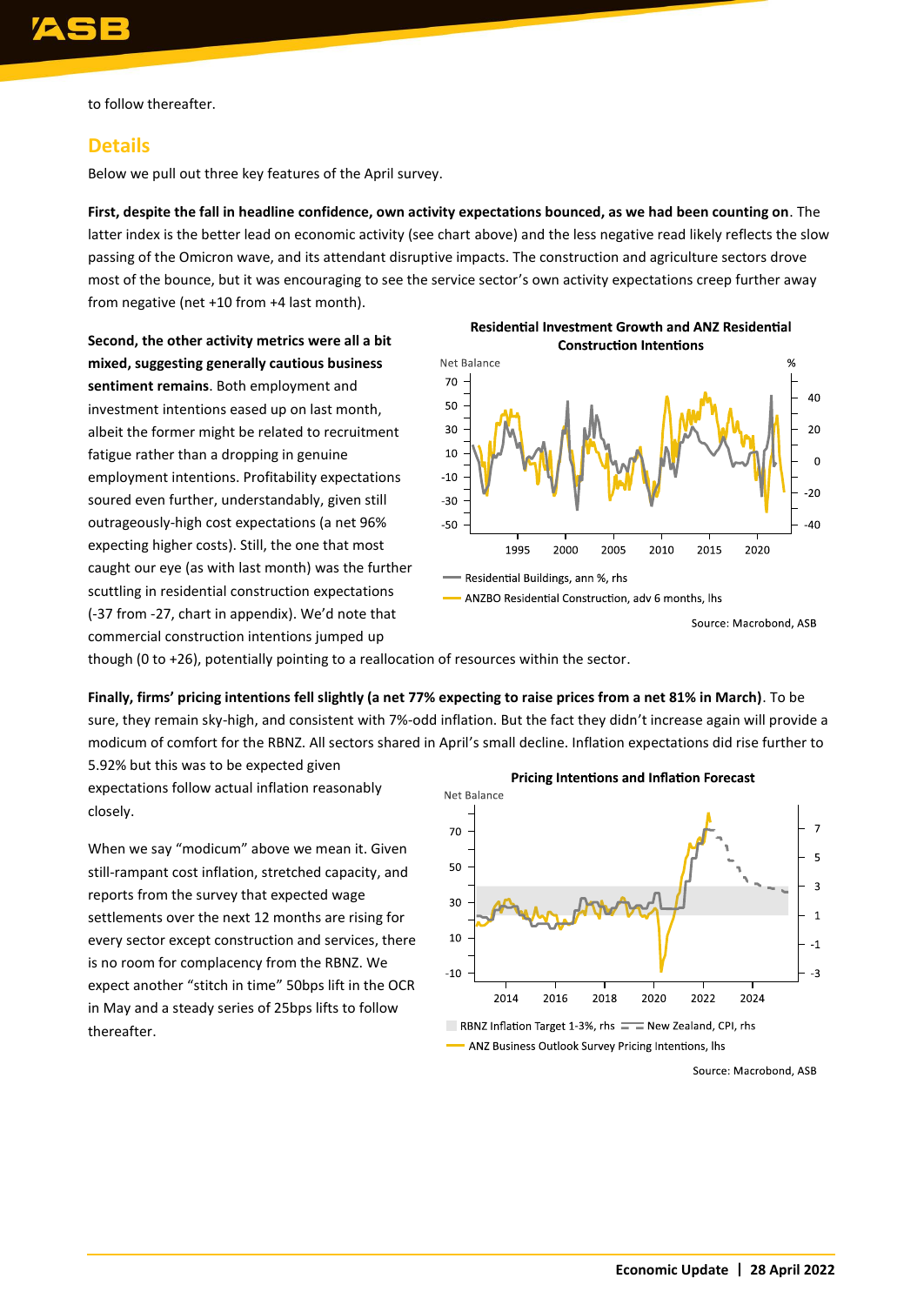#### **Additional Charts**





NZ Annual GDP growth, rhs - ANZ Investment Intentions, s.a., lhs Source: Macrobond, ASB

Non-Residential Investment Growth and



Residential Buildings, ann %, rhs

- ANZBO Commercial Construction, 3m ave, adv 1 year, lhs

Source: Macrobond, ASB

#### **ASB Economics & Research Phone**

Economist Future Me Graduate Administration Manager

**www.asb.co.nz/economics [@ASBMarkets](https://twitter.com/asbmarkets?lang=en)**

Nat Keall Mikey Trifunovich Caro Phillips

Chief Economist Nick Tuffley [nick.tuffley@asb.co.nz](mailto:nick.tuffley@asb.co.nz) (649) 301 5659 Senior Economist Mark Smith [mark.smith4@asb.co.nz](mailto:mark.smith4@asb.co.nz) (649) 301 5657<br>Senior Economist Mike Jones mike.jones@asb.co.nz (649) 301 5661 Senior Economist Mike Jones [mike.jones@asb.co.nz](mailto:mike.jones@asb.co.nz) (649) 301 5661<br>Senior Economist, Wealth Chris Tennent-Brown chris.tennent-brown@asb.co.nz (649) 301 5915 Senior Economist, Wealth Chris Tennent-Brown [chris.tennent-brown@asb.co.nz](mailto:chris.tennent-brown@asb.co.nz) nathaniel.keall@asb.co.nz mikey.trifunovich@asb.co.nz caro.phillips@asb.co.nz

(649) 301 5720

#### **Disclaimer**

This document is published solely for informational purposes. It has been prepared without taking account of your objectives, financial situation, or needs. Before acting on the information in this document, you should consider the appropriateness and suitability of the information, having regard to your objectives, financial situation and needs, and, if necessary seek appropriate professional or financial advice.

We believe that the information in this document is correct and any opinions, conclusions or recommendations are reasonably held or made, based on the information available at the time of its compilation, but no representation or warranty, either expressed or implied, is made or provided as to accuracy, reliability or completeness of any statement made in this document. Any opinions, conclusions or recommendations set forth in this document are subject to change without notice and may differ or be contrary to the opinions, conclusions or recommendations expressed elsewhere by ASB Bank Limited. We are under no obligation to, and do not, update or keep current the information contained in this document. Neither ASB nor any person involved in the preparation of this document accepts any liability for any loss or damage arising out of the use of all or any part of this document.